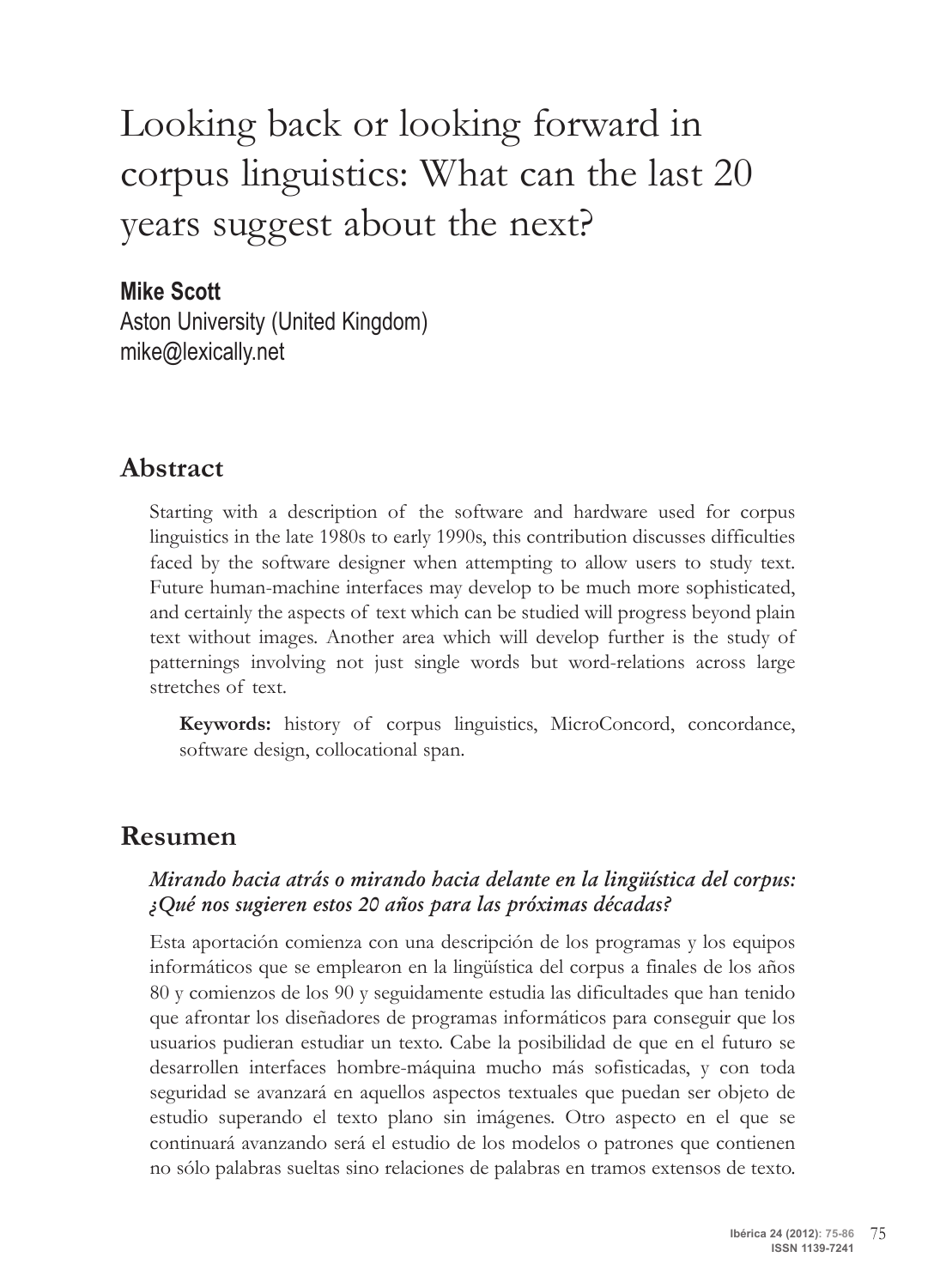**Palabras clave:** historia de la lingüística del corpus, MicroConcord, concordancia, diseño de programas informáticos, colocaciones.

### **Introduction**

The last twenty years have seen a revolution in the circulation of information and opinion just as important as the development of metal-smelting, of writing or of printing in previous epochs. An apparently simple change in technology (heating crushed rock, the creation of a character set, a machine to copy text quickly, a means of linking up millions of computers) brings about an enormous social change: it becomes possible to store knowledge so that generations can learn from their ancestors, to distribute it so that everyone in a community can know more, and now with the Internet, to enable discussion and exchange of ideas with very little regard for where or with whom one happens to be. Most of the psychological and social impacts of those technological changes could not have been imagined by the inventors and first users of those technologies. The first uses of writing were mostly for storing records concerning ownership and conquest but the effects soon began to include a spread of ideas and opinion and a sense of history; early printing centred on culturally-sanctioned official works but before very long led to challenges to the status quo, chiefly concerned with the right to freedom of speech. We are still in the very earliest years of the Internet revolution and we do not yet know all the changes it is bringing about.

One of them is a plague of zombies: public spaces full of people present in body but not in mind. About twenty years ago I had my first experience of Internet body/mind separation<sup>1</sup>, sitting at my desk in my university office in Liverpool but mentally dislocated to an Australian university, reading documents stored on their servers. These online documents were highly factual, like the earliest Sumerian records from 5000 years ago (and about equally gripping). Terms like "online" and "server" were yet to be met and of course "social" did not yet collocate with "networking".

What follows is my own personal retrospective, leading I hope to anticipation of some possible future developments, but with the warning already implicit in what was written above: most of the interesting developments cannot easily be imagined in advance, even if they seem obvious in hindsight. That the motor car might lead to a network of surfaced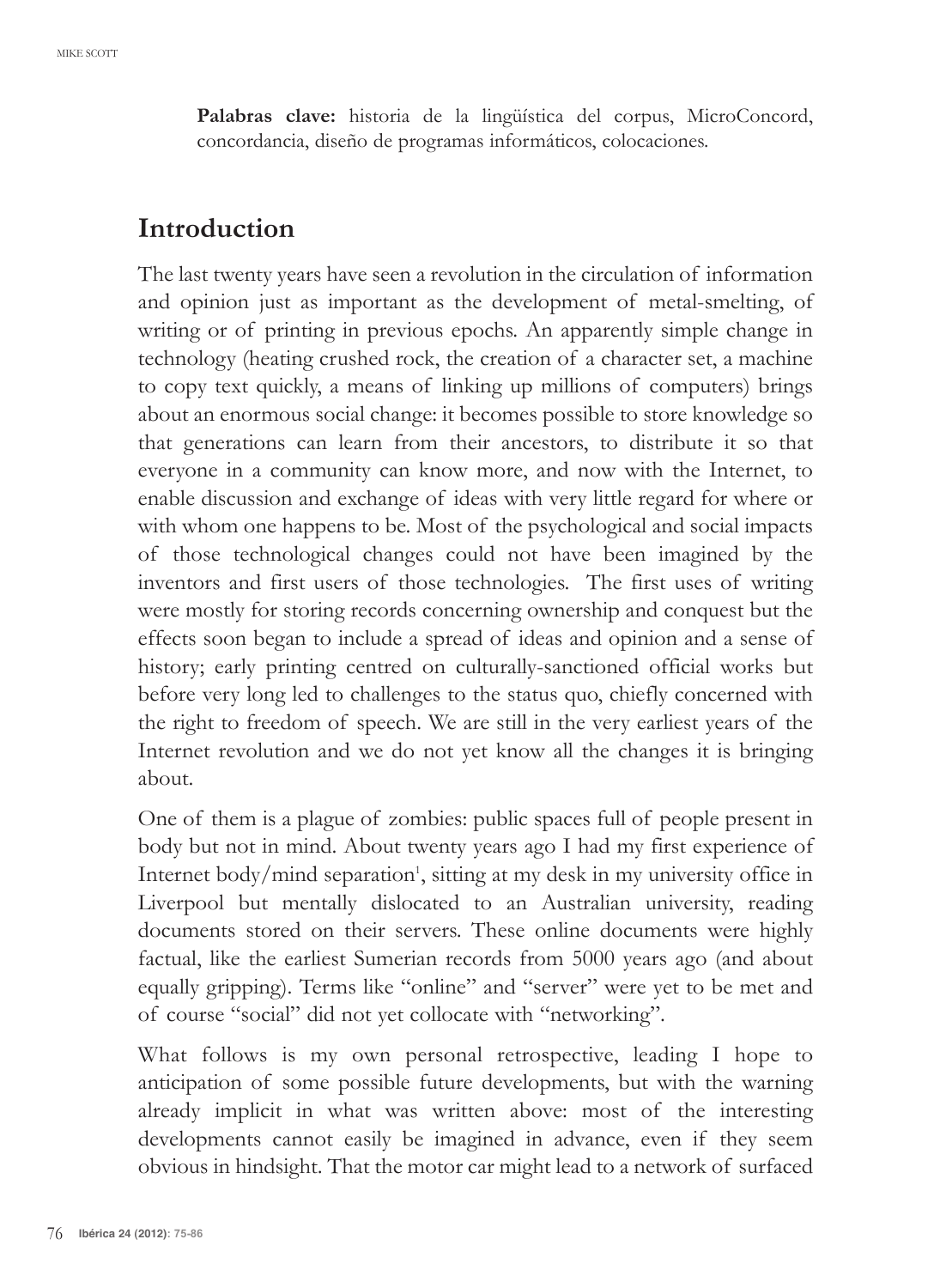highways, with road signs and indeed with traffic accidents probably was predictable in the year 1896 or 1897, but Los Angeles' enormous suburban sprawl, the development of out-of-town shopping malls and the blight on town centres was not.

## **Changes**

In the early 1990s most educated people had never heard of a "concordance"*;* the few that had associated it with study of religious text and an enormous amount of manual compilation. The word "concordancer" was even more restricted<sup>2</sup>. I had come across the form "concordancing" myself in the previous decade, thanks to Tim Johns: he and I were both officially concerned with English for Specific purposes and that is really why we came into contact (Scott, 2012). However, Tim's enthusiasm for what micro-computers (as they were then known<sup>3</sup>) could be made to do matched my interest and so in the late 1980s we collaborated on a concordancer, which was published by Oxford University Press as *MicroConcord* (Scott & Johns, 1993): the element "micro" and the mid-word capital letter very much matching the spirit of the times.



Figure 1. *MicroConcord* (Scott & Johns, 1993), 5.25" floppy disk and F-key card.

Figure 1 shows 1993 technology: the large floppy disk which held the program, the manual, and a card to pace above the function keys on the keyboard. There were two floppies for different capacities of disk-drive; some users had no hard disk so had to run the program direct from the floppy.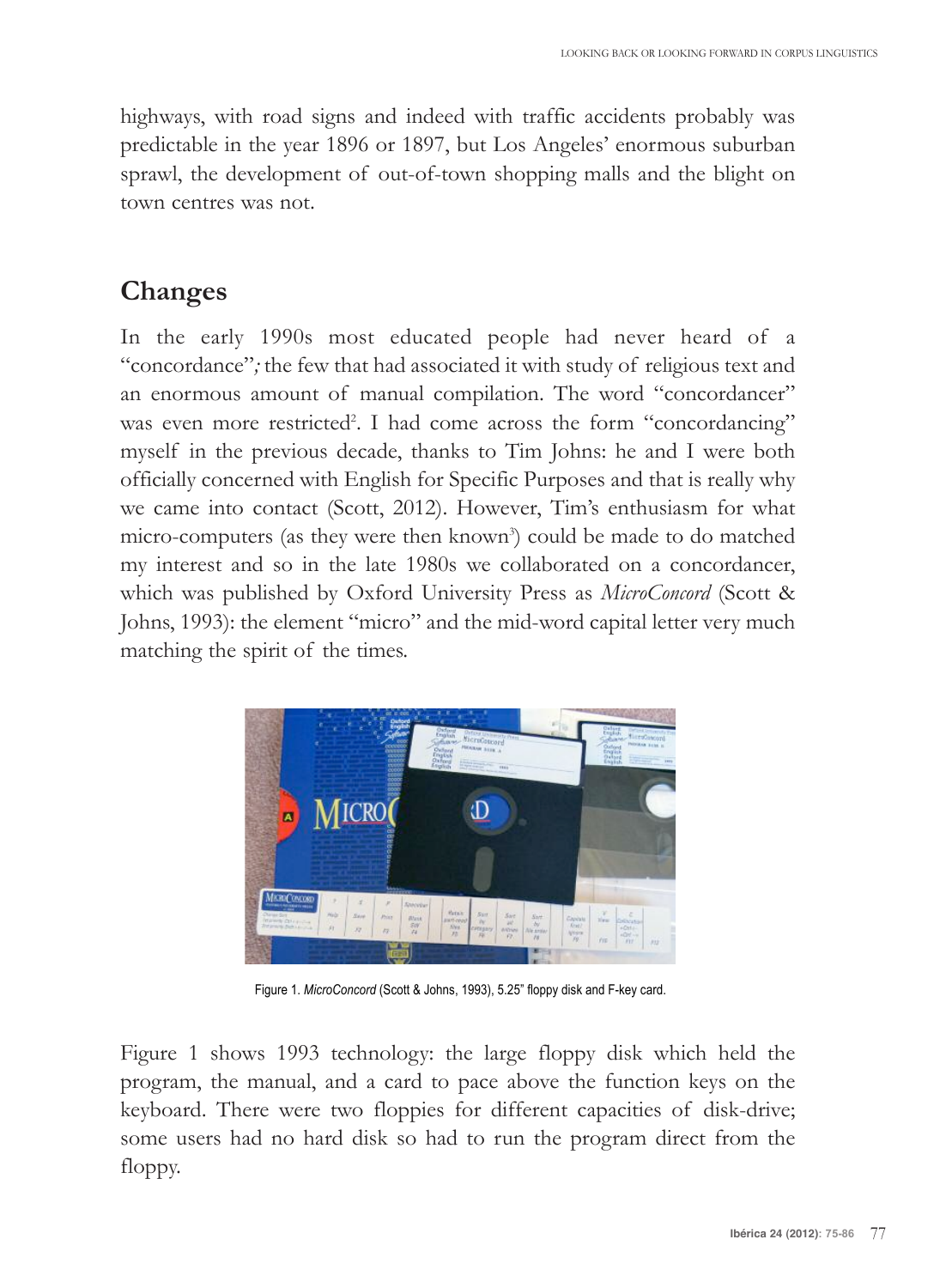MIkE SCOTT

At that time computer memory was very limited. *MicroConcord* required 200k of RAM – a standard micro-computer would have at least 640 but usually a whole megabyte.<sup>4</sup> Disk space was at a premium too: not only did some micro-computers have no hard drive at all, but costs were quite high. In October 1992, IBM launched the ThinkPad (mid-word capitals again) starting at US\$4,350, with between 4 and 16 MB of RAM, a 10.4 inch colour display (640 by 480 pixels) and a huge 120MB hard drive (Stengel, 2012). That was a leading-edge computer, much more advanced than the university and lecturer machines for which *MicroConcord* was designed. In May 1992, Word Perfect 5.1 was issued; it cost US\$495.<sup>5</sup> In 1994, Apple computer ran a magazine ad with a photo of what a bike messenger cum screenwriter would have on his (of course) Apple powerbook (mid-word caps here too): "My first screenplay, a dictionary, a thesaurus, a spellchecker ... the number of a girl from my screenwriting class, a list of good bike repair shops, a detailed map of downtown, my résumé, my grocery list, Microsoft Word, the number of Ray Bazire who owes me money", etc. (Wichary, 2012). Clearly the PowerBook copywriters are suggesting that a computer does not only help users to do their work but also stores a variety of non-text resources and personal notes. 2012 advertising copy would be able to presume that many of these resources do not need to be stored on the user's computer but can be found online.

This little foray into a history which anyone aged 40 or more may remember, whether sharply or fuzzily, shows two things. First, the technology has changed very fast indeed, and second but more interestingly, user expectations and knowledge have changed importantly too.

In the early 1990s I was responsible, amongst other things, for introducing new overseas post-graduate students arriving at Liverpool University to the computer facilities they would have to use in their pre-sessional EAp classes. Students had to prepare a sizeable piece of academic writing concerned with their specialist subject, deliver a mini-presentation on the same topic, and design a poster for a poster session at the end of their 6-, 10- or 13-week course, so we wanted them all to feel confident with the University's computer systems. I do not think email was yet a requirement but the ability to type and print out one's academic writing was, because the student's own department would very soon require this too. At that time it was not uncommon for students from certain countries in the Middle East and South Asia not to know their way around the computer keyboard, so much hunting and pecking took place; students from the EEC (it became EU in 1993)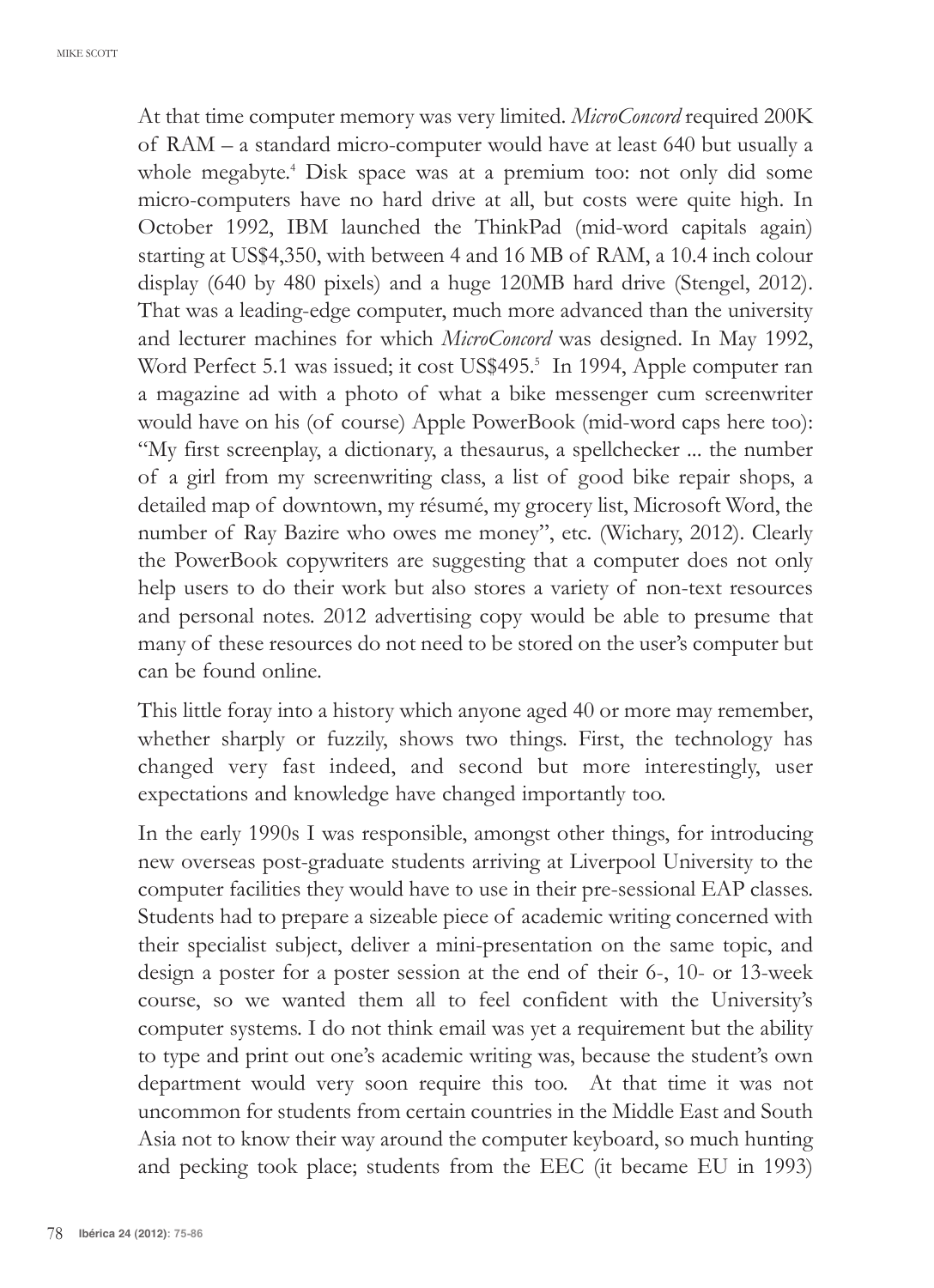typically had some basic familiarity with the keyboard but still needed a lot of help in getting started with logging into the University computers, using email and getting started with word-processing. 6

There were two main problems beside hunting and pecking. First, our University systems were somewhat complex and tricky, designed by computer engineers and not yet tuned to the knowledge and skills of ordinary users. Logging in (at the University of Liverpool in those days) assumed an awareness of the differences between Unix and Windows, since the university's core system was Unix but the software we ran was within a Windows environment running on top (not to mention another system to handle the network of different servers)! In the same way, starting a car engine in the 1900s required the user to get out a starting handle and crank it. The software of the 1990s was much less standardised than it is now, so users not only did not know what was possible, nor what each function is called, nor how to access it! Likewise, even as late as the 1980s you might meet someone who would claim to know how to drive a VW but not a Ford, because the basic functions were not yet standardised.

Second, many of my adult students were afraid to experiment, for fear of breaking something or looking foolish. The same problem I was very used to as an EAp and EFL teacher, risk-taking, but here for some amplified by the fear the humanities-trained student has of science and engineering.

At that time, the idea of a concordance was a tricky one. Any student (or worse because usually more conservative, any teacher) found it immediately daunting, because we are all trained to read linearly. To see a screenful of text where each line was unrelated to the line above and where words were incomplete at left and right edges of the kWIC concordance was very distracting and impeded face validity. Even now it is hard to learn to read a concordance vertically, sorting on the collocates at L1 or R1 position to gain an impression of word-patternings.

The problem of unfamiliarity has diminished greatly because we are all in the habit of using search-engines, and essentially these give a view which is rather similar to a concordance, with a set of unrelated entries, usually with our search-word highlighted and centred in the display.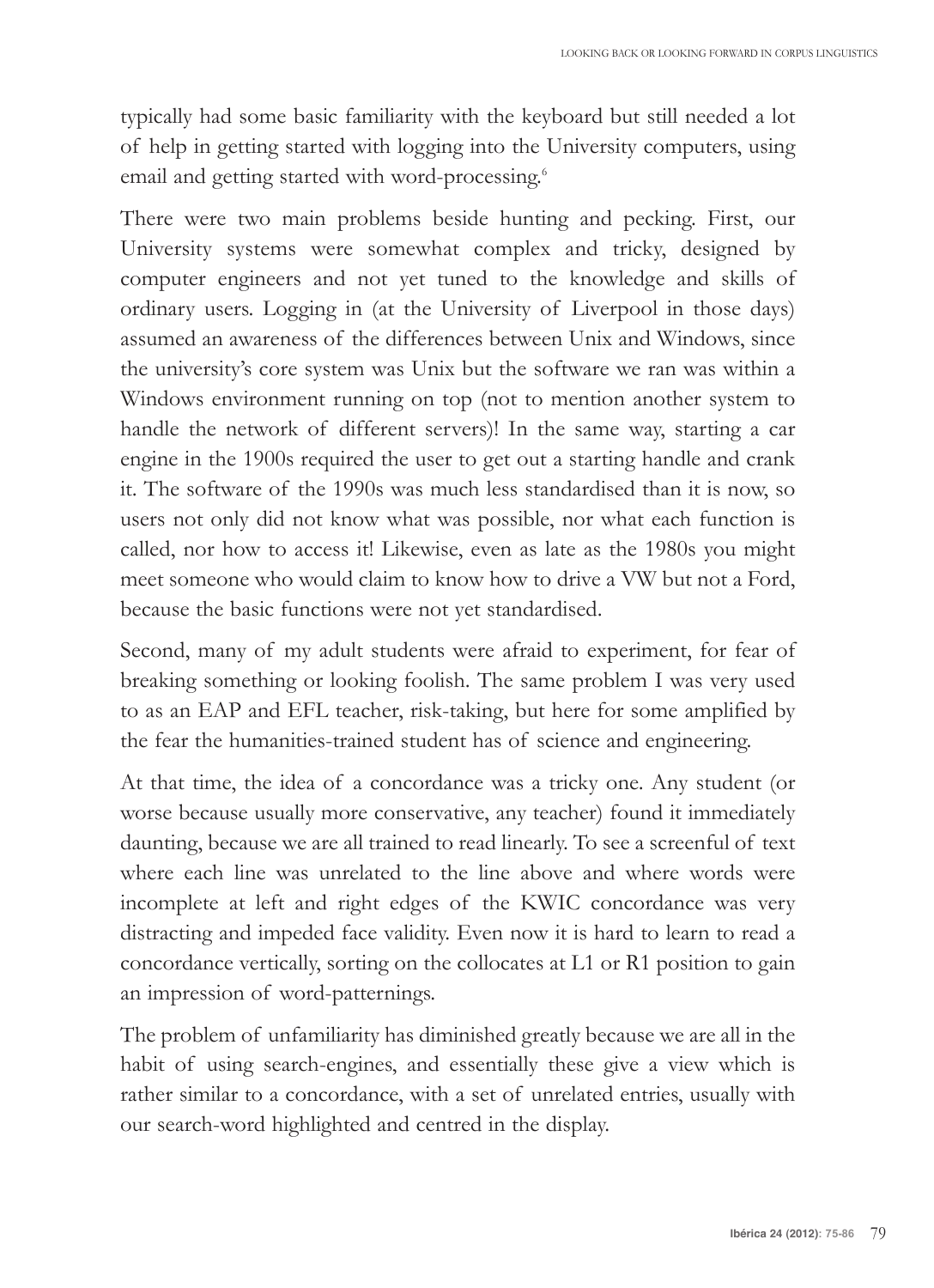### **Design problems**

My own work in devising corpus linguistic software had to solve three kinds of problem:

- of making each function work as it should;
- allowing the user to know what the appropriate settings are and alter them; and
- explaining the point of each function.

Compare that with the designers of Microsoft Word, where most functions such as inserting a footnote or a picture with text flowing around it, or a section in italics, are ones which the literate reader and writer already knew about in printed essays, books, magazines, etc. even if they did not know how to carry them out in MS Word. And many of the technical terms "footnote", "italics" and so on, were already in standard use (admittedly users did have to learn a new meaning for the verbs "crash" and "back up"). Accordingly, MS Word's designers did not need to worry much about the third problem. I have found it in some ways the hardest of the three, in the sense that a lot of time needs to be spent on designing the Help system and then on software demonstrations, training workshops and follow-up email support. Empathy is required, an ability to guess what the other person imagines, knows and does not know; an ability all teachers need.

The first of the problems above is technical, it is not always easy but it requires patience and problem-solving, in thinking of ways to get something done despite limitations of machines. On the whole that has probably taken up about one-third of my time developing corpus software. In the early years the shortage of memory and disk space meant that ways had to be found to compute in the most economical way possible; this made it hard to read the code later and remember the various space-saving tricks employed – in other words, debugging and improving was made harder. In later years, software has become bloated because there is no longer the same need to find really economical ways of solving a problem. Moore's Law (Moore, 1965) has meant dramatic improvements in the speed of the chips inside the computer, the size of the disk drives and memory, which in turn has made corpus procedures work faster. We may now require more text to be processed and corpora have also grown in size, but still a procedure which ten years ago would have slowed things down unacceptably can now be allowed, so more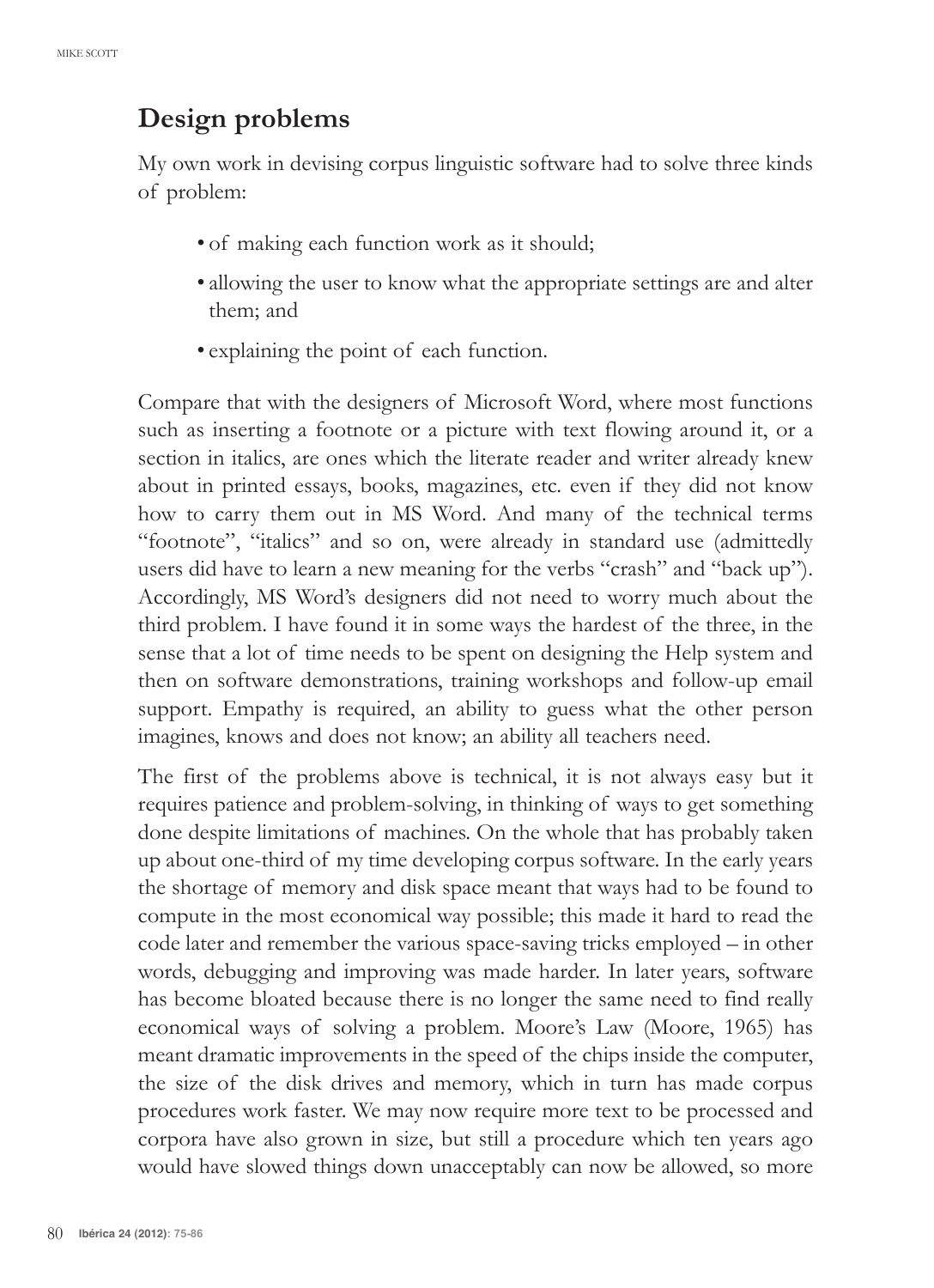error-checking to avoid crashes can be brought in. At the same time, programmers like to find elegant solutions, and I will sometimes unnecessarily spend hours refining a routine in a search for elegance and efficiency simply because I want my code to satisfy me aesthetically.

The second problem concerns the human-machine interface and is much trickier. To make the way to operate a tool so intuitive that a user can succeed without looking for help is the aim, <sup>7</sup> and part of the solution is to keep things simple so that the burden of choosing does not overload the user. In the case of a pencil or a pen there isn't a problem anyway since the tool can only do one thing, but a multi-faceted tool like an automobile involves lots of choices about fuel, road traction, safety etc., so much so that we do not let people do it without quite a lot of training and basic skill testing. On the other hand, simplicity means strait-jacketing the user, and it seems silly to restrict what is possible merely because it is hard to show the user what the choices are.

### **Corpus linguistics in the Future**

Let us now turn to the future. Will corpus linguistics grow as a discipline, or maybe even die out? What directions may corpus research follow?

#### **Sound and video**

Twenty years ago the pC already was capable of colour and sound, but corpus software typically only used three or four of 16 basic colours and no sounds except beeps indicating an error. Even now, corpora with sound and video accompaniment are very initial and sparse. There are many databases of isolated utterance recordings made for general computational linguistic projects (for example at the Linguistic Data Consortium or LDC<sup>8</sup>), but as these do not consist of normal running text or conversation, they do not contribute straightforwardly to corpus linguistics. The International Corpus of English (ICE) corpora do contain sound files (ICE-GB has a total of 70 hours of recorded speech, for example).<sup>9</sup> MICASE at the University of Michigan has 200 hours, just under 2 million words of Academic English.<sup>10</sup> The British National Corpus has 10m words of speech, but did not include the corresponding sound files.<sup>11</sup>

In the future, I believe ways could be found to transcribe corpora based on radio and TV programmes and movies. As always, copyright is the main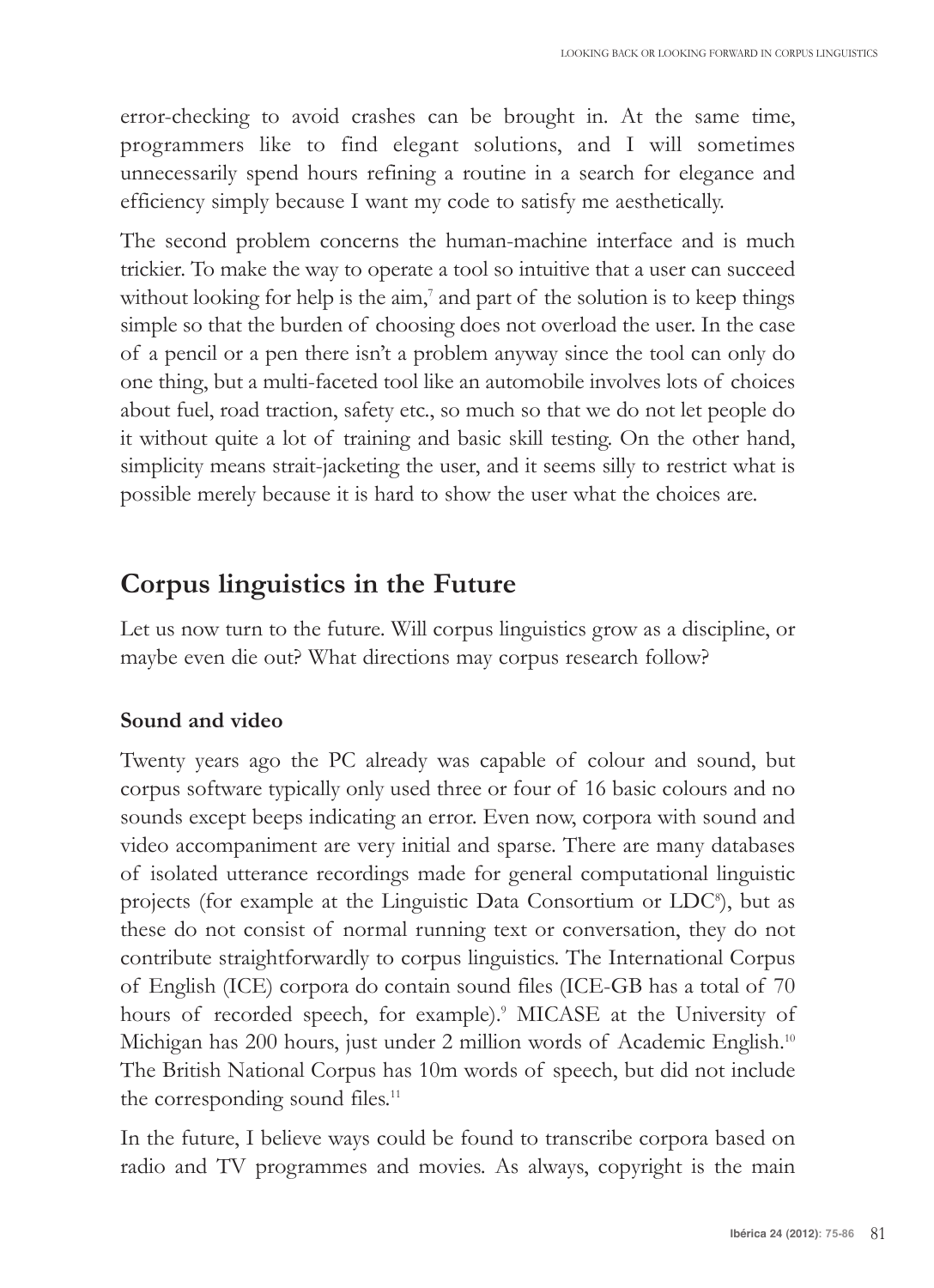stumbling block, but many TV programmes are pre-scripted or transcribed in the production process so nearly all the work is done and technology to align the sound/video file with the text transcript is already available. Copyright is not necessarily a problem if the resulting video is sold, as the presence of DVD stands in supermarkets shows.

#### **Individual corpora**

One of the strengths of *WordSmith Tools* and similar software is the ability to process any corpus the user has access to, which can include official corpora like the bnC but, more interesting, corpora the user builds up him- or herself by downloading or institutionally from colleagues or students. As electronic resources on the web are increasing, it is very likely that more and more informal or home-made corpora will be built and used.

#### **Corpus linguistics and other disciplines**

It was already clear twenty years ago that corpus tools have a lot to offer language teachers (not that all teachers expressed interest, or in my opinion need to) but getting corpus resources used by students is still not a general practice in schools world-wide. With time, I foresee increasing expansion. However, the schools and colleges in most countries are still seriously restricted in computer (as opposed to mobile phone) availability and resources are simply not there for the purchase of software. It is likely that increasing use will be made of free software like *AntConc* (Anthony, 2012), which shares many facilities of *WordSmith*. <sup>12</sup> It is not likely that interest in language-learning will diminish over the foreseeable future, though the mix of languages studied will carry on changing. At the same time corpus resources and corpus tools will become standard resources. not everyone will need to use them, for not every gardener uses a spade, but they will become standard tools used by a wider range of professionals: historians, biologists, medical and political science students, for example. That may mean that corpus linguistics itself ceases to be a discipline in its own right (there is no department of Spade Sciences that I'm aware of).

Certainly corpus tools will continue to develop. Corpus Linguistics is not just about data resources, such as corpora. It is about "adding value to data". That is, we might drown in a flood of data if we were not able to filter it and seek out patterns in it. For example, after early emphasis on single words or phrases of interest to a researcher, studying their keyword-in-Context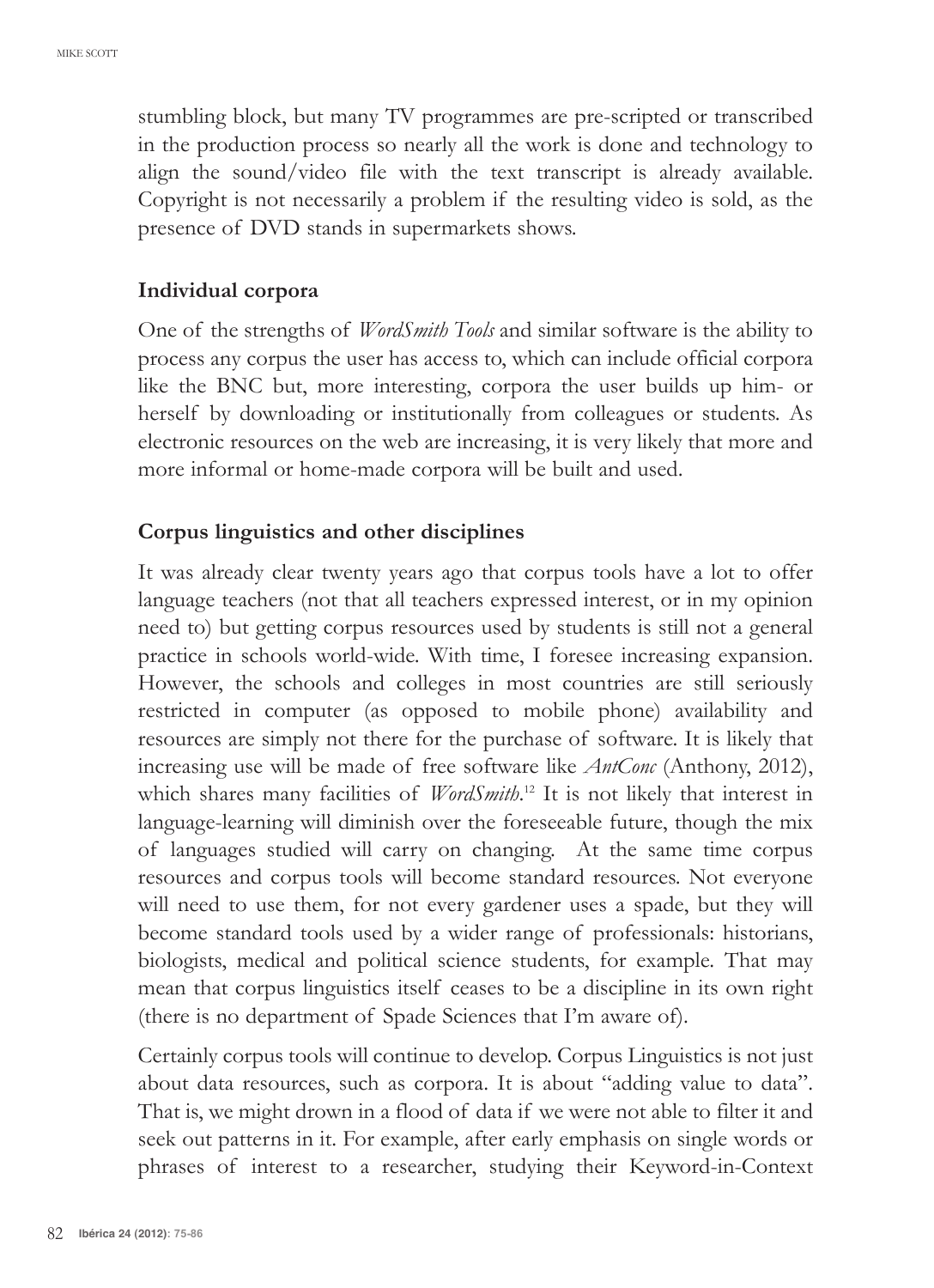(kWIC) contexts trying to establish or refute typicality, we have now moved further into much more focussed study of collocation. In other words, looking at how patternings within the context give a richer understanding of word patterning.

#### **Collocation**

Collocation must here be understood in its widest sense. The influential Osti Report study reporting on work carried out in the 1960s appeared to show that although "each node has an infinite region of influence, the influence decreasing the further away from the node you go …" (Sinclair, Jones & Daley, 2004: 48), it is very difficult in practice to find significant collocates of a word if one's horizons extend beyond four words to the left or right. Sinclair, Jones and Daley (2004) do not put it metaphorically, but it seems they viewed collocation as one might view magnetism, an attractive force which tails off rapidly with distance. On the other hand, armchair experimentation tells us that if say "eat" and "bananas" are collocates, it would be very possible for a large number of words or even clauses or sentences to be found between the two tokens, as in a story beginning "Let me tell you what to eat and what not to eat when travelling in …". Accordingly, perhaps we should think of the attraction between node and collocate as also sharing some qualities with gravity, which does not diminish with distance. Further, some space must be left for a kind of negative collocation, where a node shows a tendency to avoid a given collocate (much as human beings avoid each other). Hoey's theories (Hoey, 2005; but also in numerous other publications) stress that words keep or avoid company over much greater spans than just four or five words. Similarly we have seen increasing interest in multi-word units, n-grams, bundles, clusters, and concgrams (Cheng, Greaves & Warren, 2006).

### **Conclusion**

Corpus Linguistics may or may not survive as a discipline but I am very confident that the ideas and resources built on foundations going right back to the 1930s will continue to develop and shape resources and tools. This will in turn keep corpus linguists and members of many other disciplines, and for that matter readers of *Ibérica*, busy for many years to come.

> [Paper received 13 March 2012] [Revised paper accepted 21 May 2012]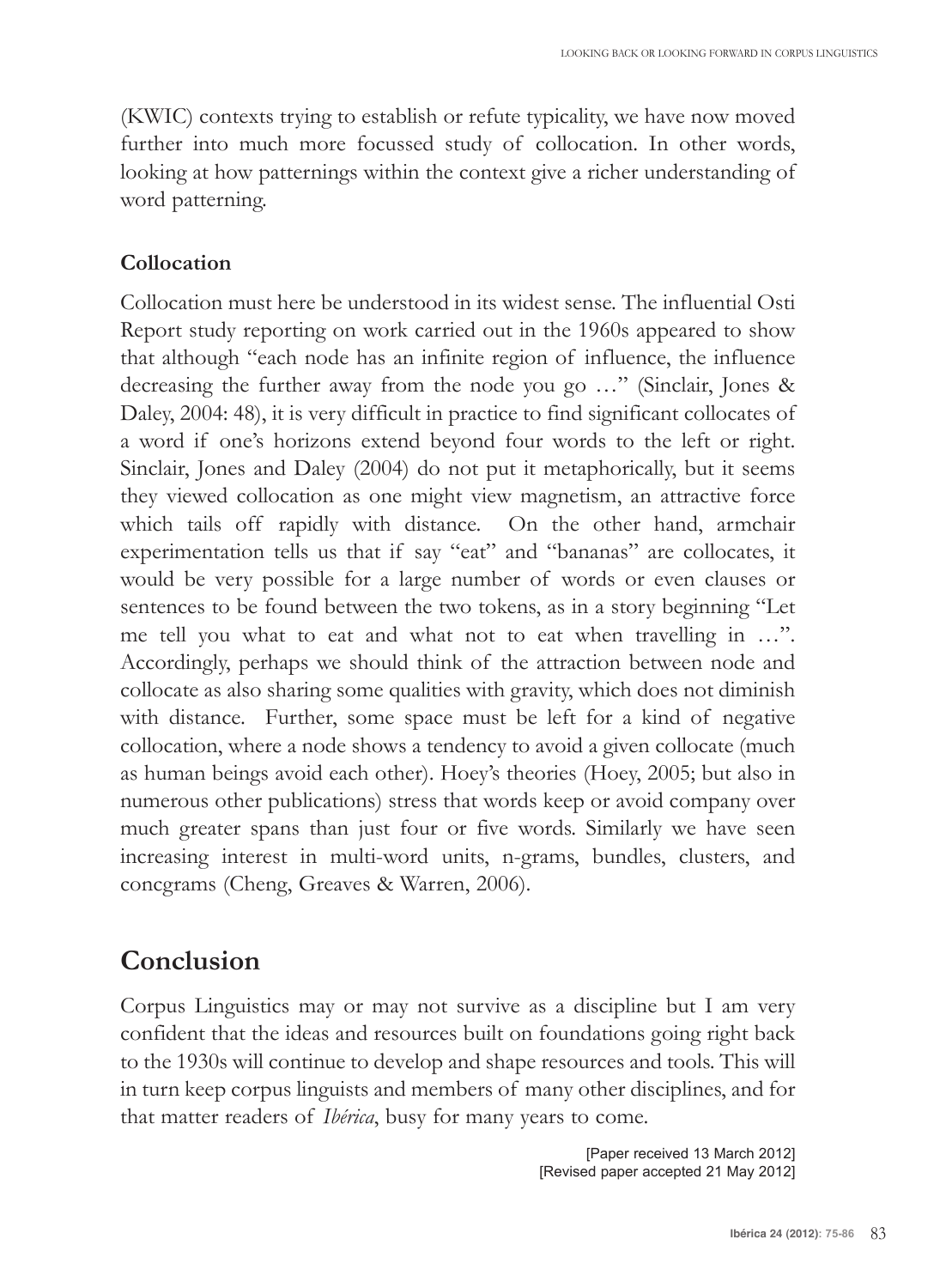### **References**

Anthony, L. (2012). *AntConc*. URL: http://www. antlab.sci.waseda.ac.jp/antconc\_index.html [01/03/12]

Cheng, W., C. Greaves & M. Warren (2006). "From n-gram to skipgram to concgram". *International Journal of Corpus Linguistics* 11: 411-433.

Gibson, W. (1986). *Count Zero*. New York: Victor Gollancz.

Hoey, M. (2005). *Lexical Priming: A new Theory of Words and Language*. London: Routledge.

Moore, G.E. (1965). "Cramming more components onto integrated circuits". *Electronics* vol. 38 No. 8. URL: ftp://download.intel.com/ museum/Moores\_ Law/Articles-Press\_Releases/Gordon\_Moore\_ 1965\_ Article.pdf [01/03/12]

Scott, M. & T. Johns (1993). *MicroConcord.* Oxford: Oxford University Press.

Scott, M. (2012). URL: http://www.lexically.net/ personal\_pages/memories %20of%20Tim%20 Johns.html [01/03/12]

Sinclair, J., S. Jones & R. Daley. [1970] (2004). *English Collocation Studies: The OSTI Report*. London & New York: Continuum.

Stengel, S. (2012). URL: http://oldcomputers.net/ [01/03/12]

Wichary, M. (2012). URL: http://www.aresluna. org/attached/computerhistory/ads/international/ apple/pics/annual94-powerbook 5 [01/03/12]

Originally qualified as a language teacher, teaching English for the british Council in brazil and Mexico, **Mike Scott** eventually moved to Liverpool University where he worked first in Applied Linguistics with emphasis on language teaching and English for Specific Purposes. A parallel interest in Corpus Linguistics and software design and development, however, eventually led to the publication of first *MicroConcord* and then *WordSmith* Tools. Nowadays he works and researches in Corpus Linguistics while maintaining the development of *WordSmith Tools* and supporting its extensive community of users in many parts of the world.

#### **NoteS**

<sup>i</sup> See the novels of William Gibson, for instance *Count Zero* published in 1986, for early awareness of this.

<sup>2</sup> Still is. A new copy of MS Word 2010 underlines the word in red.

<sup>3</sup> Computers at the time were either mainframe, mini- or micro-computers. The term PC had not yet come into common use, nor had its association with the Windows operating system. The size of the computer's box has now given way to whether it is placed on one's lap or one's desk, and though huge air-conditioned computers still exist these are likely to be called super-computers.

<sup>4</sup> A 2012 version of Windows with the 2012 *WordSmith Tools* would be uncomfortable with less than one thousand times as much RAM.

<sup>5</sup> See Polsson's *Chronology of Personal Computers* at URL: http://pctimeline.info/comp1992.htm

<sup>6</sup> Another very dated word: "word-processing" had come in with dedicated "word-processors" in the 1980s, that is specialised computers which could only be used for preparing documents, because computing still seemed redolent of white-coated technicians, air conditioning, expensive machinery.

<sup>7</sup> I am very aware that in this aim I get a very mediocre score!